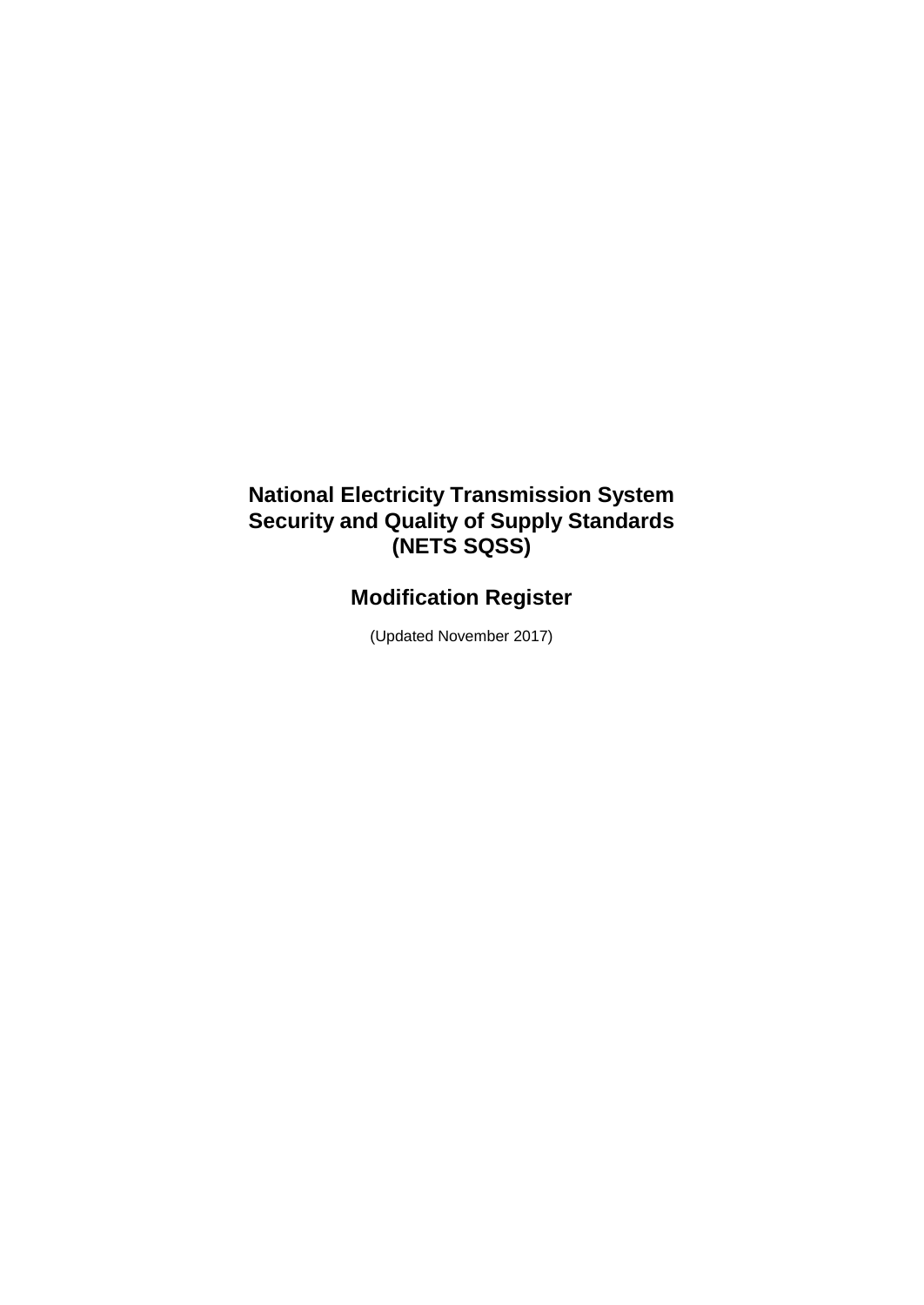#### **Modification Summary**

Dates in **bold** are confirmed dates, while dates in *italics* are anticipated dates for future milestones.

| <b>SQSS</b><br><b>GSR</b><br>No. | <b>Title</b>                                                      | <b>Modification</b><br>roposal Raised<br>Proposal | Stage<br>Workgroup | Previous<br>Workgroup<br>Meeting | 유<br>Next Workgrou<br>Meeting | yed<br>anel<br>Workgroup<br>Appro<br>$\mathbf{a}$<br>eview<br>Report<br>by Rev | Published<br>2   | Closed<br>$\overline{c}$ | Responses<br>Received | $\mathbf{c}$<br>Modification<br>Authority<br>Submitted<br>Report | <b>Authority</b><br>Decision | Implementation<br>Date |
|----------------------------------|-------------------------------------------------------------------|---------------------------------------------------|--------------------|----------------------------------|-------------------------------|--------------------------------------------------------------------------------|------------------|--------------------------|-----------------------|------------------------------------------------------------------|------------------------------|------------------------|
| 012                              | <b>Treatment of Interconnectors</b>                               | 5 October<br>2010                                 | $\rightarrow$      | 24 May<br>2014                   | <b>TBC</b>                    |                                                                                |                  |                          |                       |                                                                  |                              |                        |
| 016                              | <b>Embedded Generation</b><br>Assumptions                         | 22 July<br>2013                                   | $\rightarrow$      | 11<br><b>January</b><br>2017     | $\rightarrow$                 |                                                                                |                  |                          |                       |                                                                  |                              |                        |
| 018                              | Treatment of Sub-<br>Synchronous Oscillations in<br>the NETS SQSS | 4 December<br>2013                                | $\rightarrow$      | →                                | $\rightarrow$                 | 2 Dec<br>2015                                                                  | 11 April<br>2016 | 09 May<br>2016           | $\rightarrow$         | 31 Jan<br>2017                                                   | 7 March<br>2017              | <b>TBC</b>             |
| 022                              | Security and Economy<br><b>Required Transfer Conditions</b>       | 1 June 2016                                       | $\rightarrow$      | 24 May<br>2014                   | <b>TBC</b>                    |                                                                                |                  |                          |                       |                                                                  |                              |                        |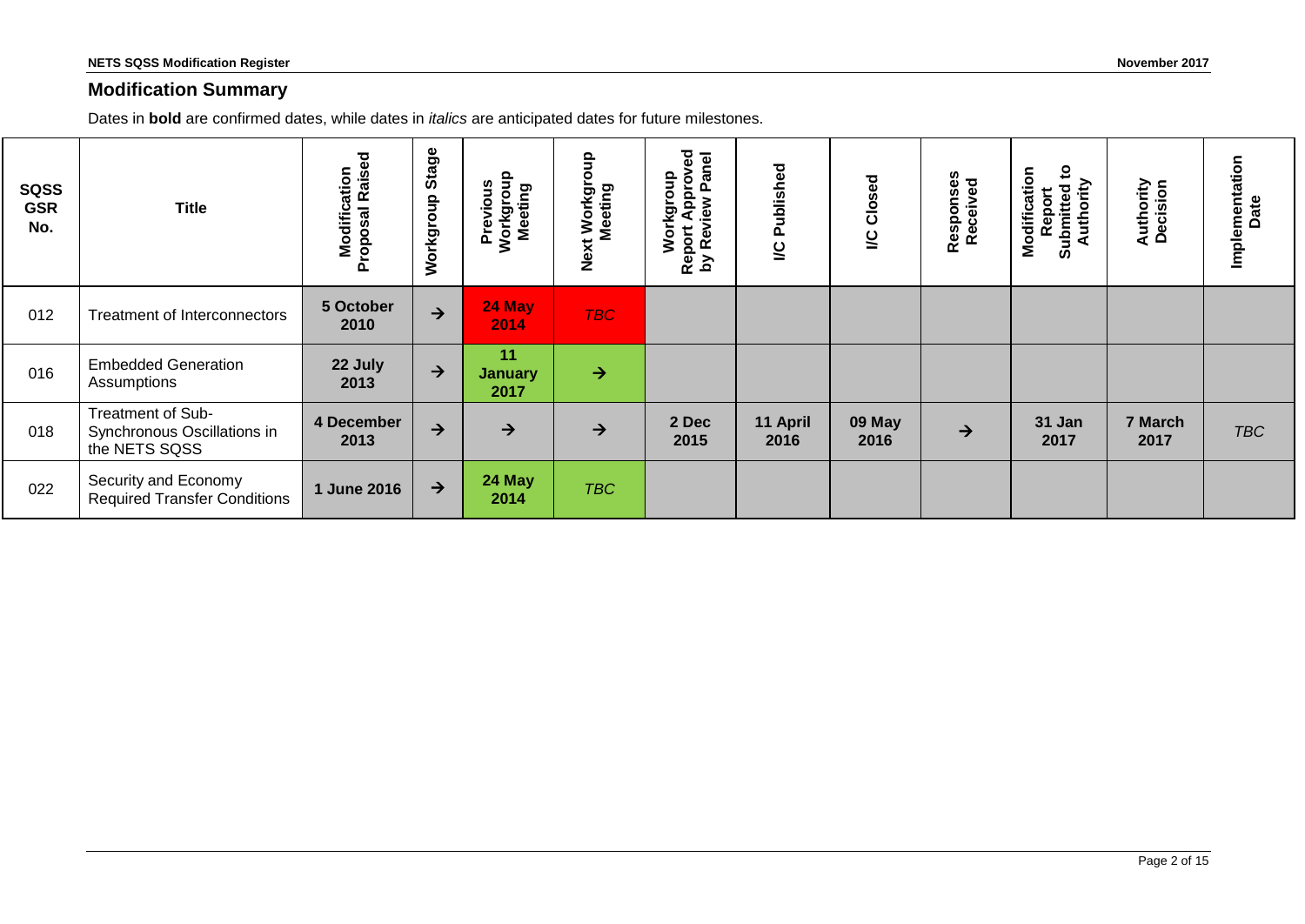### **Ongoing Modifications**

| <b>SQSS GSR No.</b>                                     | 012                                                                                                                                                                                                                                                                                                                                                                                                                                                                                                                                                                         |                                                                                                                                                                                                                                                                                                                                                                                                                                                                                                                                                                                                                                                                                                                                                                                                                                                                                                                                                                                                                                                                                         |
|---------------------------------------------------------|-----------------------------------------------------------------------------------------------------------------------------------------------------------------------------------------------------------------------------------------------------------------------------------------------------------------------------------------------------------------------------------------------------------------------------------------------------------------------------------------------------------------------------------------------------------------------------|-----------------------------------------------------------------------------------------------------------------------------------------------------------------------------------------------------------------------------------------------------------------------------------------------------------------------------------------------------------------------------------------------------------------------------------------------------------------------------------------------------------------------------------------------------------------------------------------------------------------------------------------------------------------------------------------------------------------------------------------------------------------------------------------------------------------------------------------------------------------------------------------------------------------------------------------------------------------------------------------------------------------------------------------------------------------------------------------|
| <b>Title</b>                                            | <b>Treatment of Interconnectors</b>                                                                                                                                                                                                                                                                                                                                                                                                                                                                                                                                         |                                                                                                                                                                                                                                                                                                                                                                                                                                                                                                                                                                                                                                                                                                                                                                                                                                                                                                                                                                                                                                                                                         |
| <b>Proposer</b>                                         | NETS SQSS Review Panel Secretary on behalf of the Three Transmission Licensees (SHETL, SPT and NGET)                                                                                                                                                                                                                                                                                                                                                                                                                                                                        |                                                                                                                                                                                                                                                                                                                                                                                                                                                                                                                                                                                                                                                                                                                                                                                                                                                                                                                                                                                                                                                                                         |
| <b>Submitted</b>                                        | 5 October 2010                                                                                                                                                                                                                                                                                                                                                                                                                                                                                                                                                              |                                                                                                                                                                                                                                                                                                                                                                                                                                                                                                                                                                                                                                                                                                                                                                                                                                                                                                                                                                                                                                                                                         |
|                                                         | <b>Modification Description</b>                                                                                                                                                                                                                                                                                                                                                                                                                                                                                                                                             | <b>Progress</b>                                                                                                                                                                                                                                                                                                                                                                                                                                                                                                                                                                                                                                                                                                                                                                                                                                                                                                                                                                                                                                                                         |
| within the NETS SQSS.<br>avoid constraining generation. | GSR012 was raised to consider the appropriate treatment of interconnectors<br>There are significant new interconnections to external systems currently under<br>construction and more are planned. Interconnectors can result in large changes<br>in flows within short timescales across the transmission system. It is therefore<br>important to understand the implications and means of managing greater<br>interconnection and market coupling with other European nations, including the<br>extent to which interconnector flow can be relied upon to meet demand and | <b>Modification Proposal</b><br>The Modification Proposal was proposed at the Industry Workshop on 5 October<br>2010 where the NETS SQSS Review Panel determined that the Modification<br>Proposal will progress to a Workgroup.<br>Workgroup<br>The NETS SQSS Review Panel determined that a Workgroup was required to<br>investigate the issues around the treatment of interconnectors within the NETS<br>SQSS. The Terms of Reference have been agreed by the NETS SQSS Review<br>Panel and the first Workgroup meeting took place in March 2011.<br>However, due to personnel change and the difficulties this Workgroup was<br>experiencing, the Workgroup has formally been re-established and re-started<br>with a new Workgroup lead.<br>The writing of the Workgroup Report is in progress.<br><b>Industry Consultation</b><br>GSR012 has not yet progressed to this stage.<br><b>Modification Report</b><br>GSR012 has not yet progressed to this stage.<br><b>Authority Decision &amp; Implementation</b><br>GSR012 is yet to be submitted to the Authority for a decision. |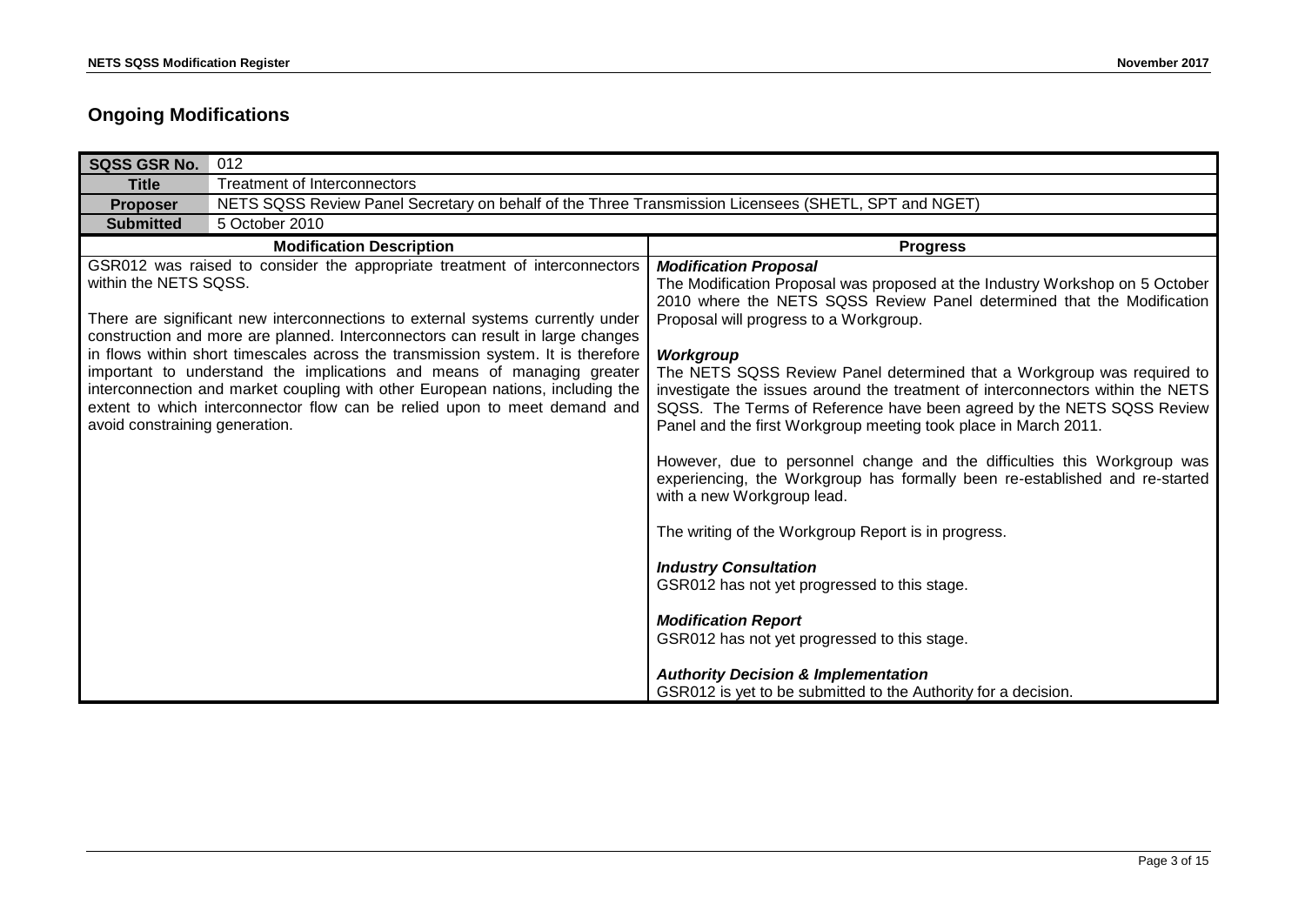| <b>SQSS GSR No.</b>                                                                                                                                                                                                                                                                                                                                                                                                                                                                                                                                                         | 016                                                                                                                                                  |                                                                                                                                                                                                                                                                                                                                                                                                                                    |
|-----------------------------------------------------------------------------------------------------------------------------------------------------------------------------------------------------------------------------------------------------------------------------------------------------------------------------------------------------------------------------------------------------------------------------------------------------------------------------------------------------------------------------------------------------------------------------|------------------------------------------------------------------------------------------------------------------------------------------------------|------------------------------------------------------------------------------------------------------------------------------------------------------------------------------------------------------------------------------------------------------------------------------------------------------------------------------------------------------------------------------------------------------------------------------------|
| <b>Title</b>                                                                                                                                                                                                                                                                                                                                                                                                                                                                                                                                                                | <b>Embedded Generation Assumptions</b>                                                                                                               |                                                                                                                                                                                                                                                                                                                                                                                                                                    |
| <b>Proposer</b>                                                                                                                                                                                                                                                                                                                                                                                                                                                                                                                                                             | Vandad Hamidi (NGET)                                                                                                                                 |                                                                                                                                                                                                                                                                                                                                                                                                                                    |
| <b>Submitted</b>                                                                                                                                                                                                                                                                                                                                                                                                                                                                                                                                                            | 22 July 2013                                                                                                                                         |                                                                                                                                                                                                                                                                                                                                                                                                                                    |
|                                                                                                                                                                                                                                                                                                                                                                                                                                                                                                                                                                             | <b>Modification Description</b>                                                                                                                      | <b>Progress</b>                                                                                                                                                                                                                                                                                                                                                                                                                    |
| GSR016 was raised to specify how embedded generation should be treated in<br>Chapter 4 MITS studies. The GSR009 modification to the NETS SQSS in 2011<br>specified certain scaling factors for various types of generation (based on fuel<br>type) with different scaling factors under the economy and security criteria.<br>These scaling factors are only considered for "large" power stations (i.e.<br>generation over 100MW in England and Wales).                                                                                                                    |                                                                                                                                                      | <b>Modification Proposal</b><br>The Modification Proposal was proposed at the NETS SQSS Review Panel<br>meeting on 22 July 2013 where the NETS SQSS Review Panel determined that<br>the Modification Proposal will progress to a Workgroup, subject to ratification of<br>the Terms of Reference.                                                                                                                                  |
| Boundary transfer calculations are performed assuming static net demand within<br>the boundaries. The net demand is supplied to transmission companies as part<br>of Week 24 Data submissions from the DNOs. Given the increase in the<br>penetration of embedded generation, it is no longer possible to accurately<br>calculate boundary transfers without considering the impact of embedded<br>generators within the boundaries. To date, there is no standard treatment of<br>embedded generation in the DNO submissions, leading to various assumptions<br>across GB. |                                                                                                                                                      | Workgroup<br>The NETS SQSS Review Panel determined that a Workgroup was required to<br>investigate these issues. The Terms of Reference have been agreed by the<br>NETS SQSS Review Panel and a Workgroup has been established with<br>Workgroup Meetings in progress. The Draft Workgroup Report is currently being<br>reviewed by the Workgroup.<br><b>Industry Consultation</b><br>GSR016 has not yet progressed to this stage. |
| calculations.                                                                                                                                                                                                                                                                                                                                                                                                                                                                                                                                                               | It is therefore recommended to amend the NETS SQSS to explicitly specify how<br>to include the impact of small and medium power stations on boundary | <b>Modification Report</b><br>GSR016 has not yet progressed to this stage.<br><b>Authority Decision &amp; Implementation</b><br>GSR016 has yet to be submitted to the Authority for a decision.                                                                                                                                                                                                                                    |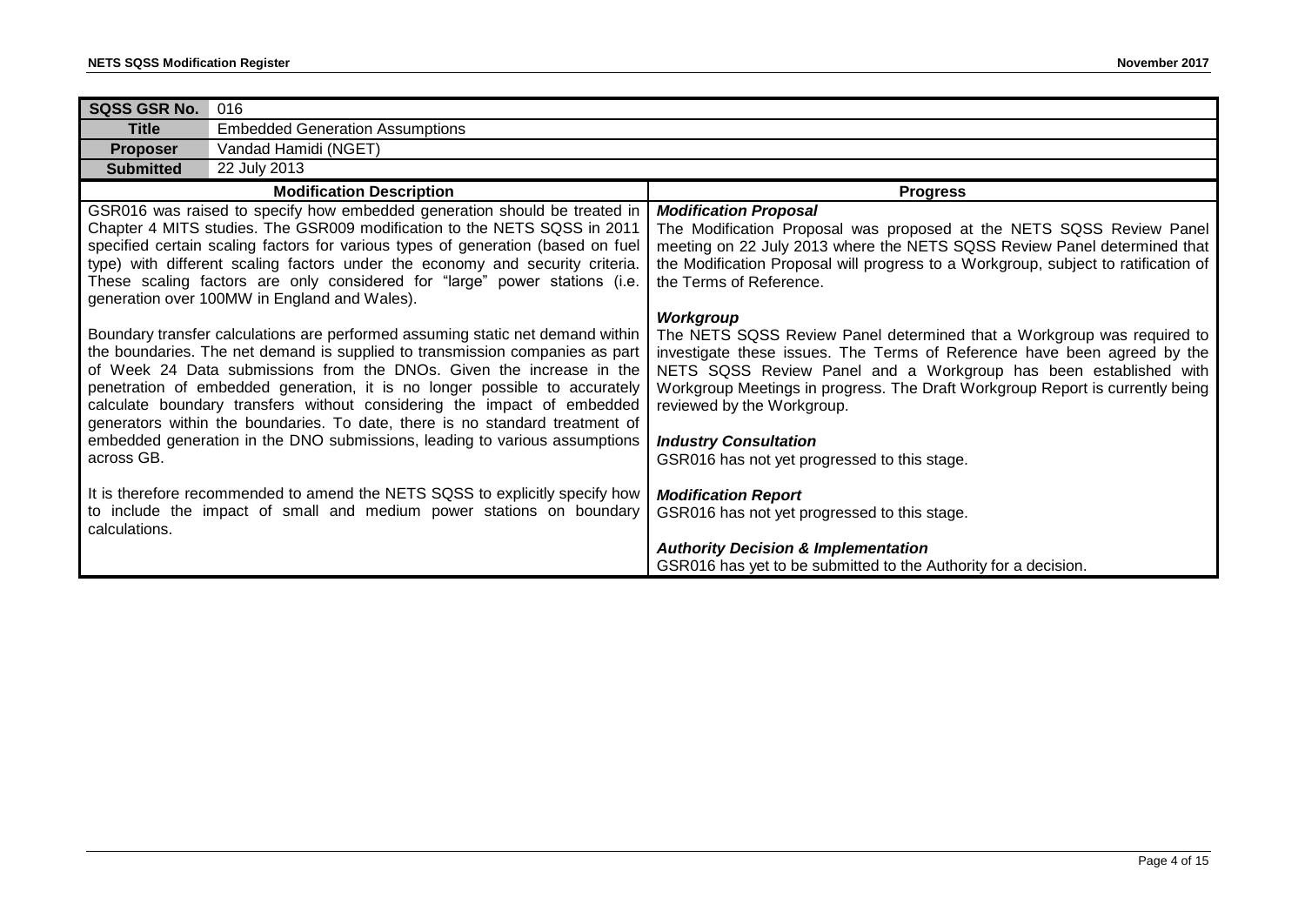| SQSS GSR No.                                                                                                                                                                                                                                                                                                                                                                                                                                                                                                                                                                                                                     | 018                                                        |                                                                                                                                                                                                                                                                                                                                                                                                                                                                                                                                                                                                                                                                                                                                                                                                                                |
|----------------------------------------------------------------------------------------------------------------------------------------------------------------------------------------------------------------------------------------------------------------------------------------------------------------------------------------------------------------------------------------------------------------------------------------------------------------------------------------------------------------------------------------------------------------------------------------------------------------------------------|------------------------------------------------------------|--------------------------------------------------------------------------------------------------------------------------------------------------------------------------------------------------------------------------------------------------------------------------------------------------------------------------------------------------------------------------------------------------------------------------------------------------------------------------------------------------------------------------------------------------------------------------------------------------------------------------------------------------------------------------------------------------------------------------------------------------------------------------------------------------------------------------------|
| <b>Title</b>                                                                                                                                                                                                                                                                                                                                                                                                                                                                                                                                                                                                                     | Treatment of Sub-Synchronous Oscillations in the NETS SQSS |                                                                                                                                                                                                                                                                                                                                                                                                                                                                                                                                                                                                                                                                                                                                                                                                                                |
| <b>Proposer</b>                                                                                                                                                                                                                                                                                                                                                                                                                                                                                                                                                                                                                  | Graham Stein (NGET)                                        |                                                                                                                                                                                                                                                                                                                                                                                                                                                                                                                                                                                                                                                                                                                                                                                                                                |
| <b>Submitted</b>                                                                                                                                                                                                                                                                                                                                                                                                                                                                                                                                                                                                                 | 4 December 2013                                            |                                                                                                                                                                                                                                                                                                                                                                                                                                                                                                                                                                                                                                                                                                                                                                                                                                |
|                                                                                                                                                                                                                                                                                                                                                                                                                                                                                                                                                                                                                                  | <b>Modification Description</b>                            | <b>Progress</b>                                                                                                                                                                                                                                                                                                                                                                                                                                                                                                                                                                                                                                                                                                                                                                                                                |
| A number of Transmission Licensees and Transmission Users are in the<br>process of enhancing their networks or connecting generation using Series<br>Capacitor and / or HVDC technology. Both of these types of equipment can<br>cause sub-synchronous oscillations (SSO) to occur by interacting with other<br>User's equipment in the form of sub-synchronous resonance (SSR) or sub-<br>synchronous torsional interaction (SSTI).                                                                                                                                                                                             |                                                            | <b>Modification Proposal</b><br>The Modification Proposal was proposed at the NETS SQSS Review Panel<br>meeting on 4 December 2013 where the NETS SQSS Review Panel determined<br>that the Modification Proposal will progress to a Workgroup, subject to<br>ratification of the Terms of Reference.                                                                                                                                                                                                                                                                                                                                                                                                                                                                                                                           |
| The Grid Code Review Panel Paper: "Suppression of Sub-Synchronous<br>Resonance from Series Compensators" (pp13/54) proposed changes to the Grid<br>Code to place obligations on Transmission Licensees to mitigate SSR where<br>Series Compensation is deployed. The Grid Code Review Panel asked that<br>these proposals be given further consideration in light of concerns raised by<br>Transmission Licensees about how and where any SSR related obligations are<br>expressed within the transmission frameworks. The Grid Code Review Panel<br>also asked whether there was a need to capture SSR and SSTI within the NETS |                                                            | Workgroup<br>The NETS SQSS Review Panel determined that a Workgroup was required to<br>investigate these issues. The Terms of Reference were approved at the 2 April<br>2014 NETS SQSS Review Panel and a Workgroup has been established. The<br>Workgroup Report was presented and approved at the 2 December 2015 NETS<br>SQSS Review Panel. This shall now proceed to industry consultation in due<br>course.<br><b>Industry Consultation</b>                                                                                                                                                                                                                                                                                                                                                                               |
| SQSS.                                                                                                                                                                                                                                                                                                                                                                                                                                                                                                                                                                                                                            |                                                            | An Industry Consultation was published on 11 April 2016 with a closing date of<br>09 May 2016.<br><b>Modification Report</b><br>A Modification Report that summarises the Industry Consultation responses has<br>been produced and submitted to the Authority for a decision. The Modification<br>was sent back by the authority with a request for further work to be done. The<br>Modification Report was re-submitted to the Authority.<br><b>Authority Decision &amp; Implementation</b><br>GSR018 was re-submitted to the Authority for a decision on 31 January 2017.<br>The Authority made a decision on 7 March 2017 and deemed that as the<br>Modification is not time critical a statutory consultation will be issued in due<br>course, such as when the Authority issue a decision on other SQSS<br>Modifications. |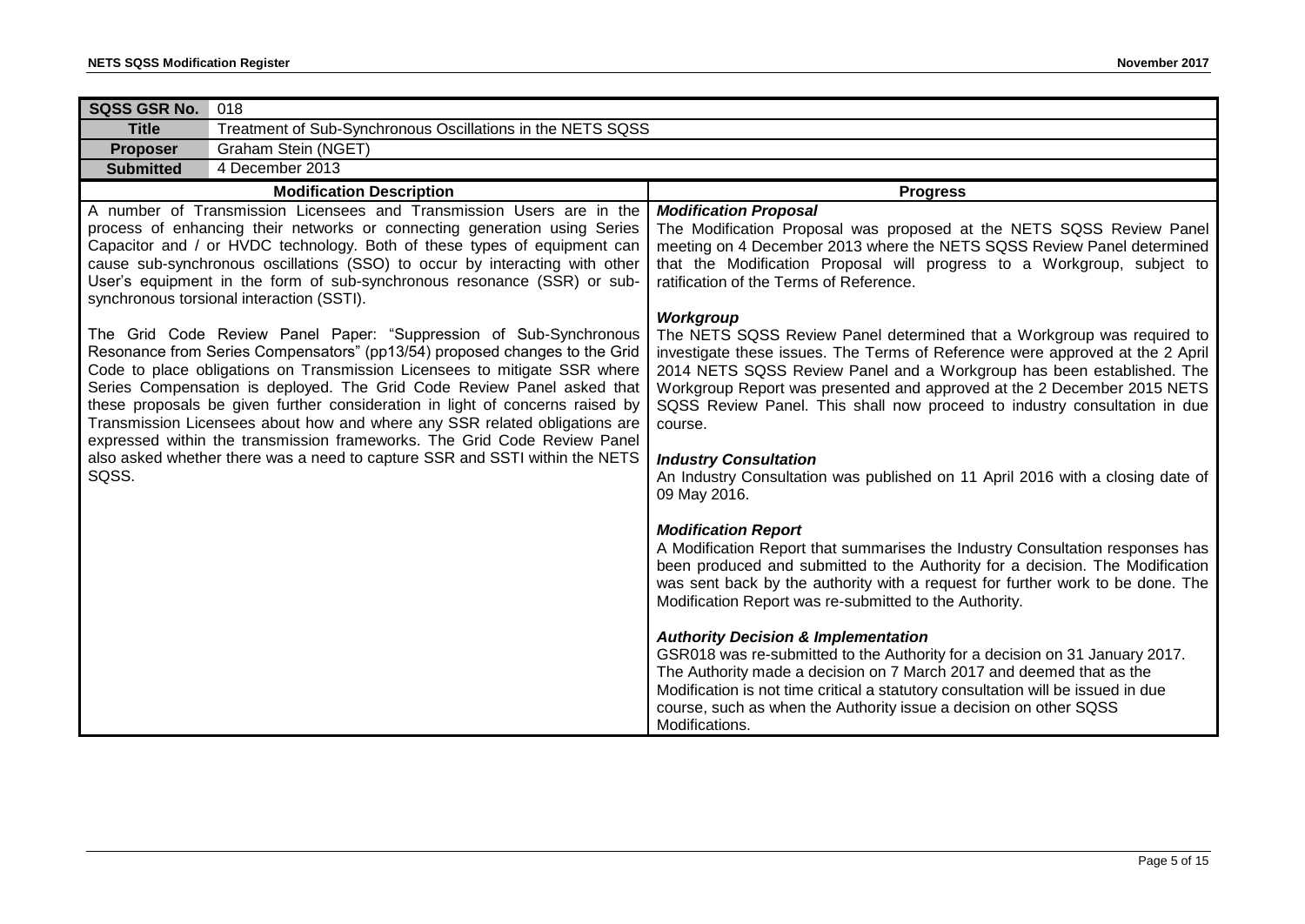| <b>SQSS GSR No.</b>    | 022                                                                                                                                                       |                                                                                                                                                                                                                                                                                                                                                                                                                                                                                                                                                                                                                              |  |
|------------------------|-----------------------------------------------------------------------------------------------------------------------------------------------------------|------------------------------------------------------------------------------------------------------------------------------------------------------------------------------------------------------------------------------------------------------------------------------------------------------------------------------------------------------------------------------------------------------------------------------------------------------------------------------------------------------------------------------------------------------------------------------------------------------------------------------|--|
| Title                  | Security and Economy Required Transfer Conditions                                                                                                         |                                                                                                                                                                                                                                                                                                                                                                                                                                                                                                                                                                                                                              |  |
| <b>Proposer</b>        | <b>NGET</b>                                                                                                                                               |                                                                                                                                                                                                                                                                                                                                                                                                                                                                                                                                                                                                                              |  |
| <b>Submitted</b>       | June 2016                                                                                                                                                 |                                                                                                                                                                                                                                                                                                                                                                                                                                                                                                                                                                                                                              |  |
|                        | <b>Modification Description</b>                                                                                                                           | <b>Progress</b>                                                                                                                                                                                                                                                                                                                                                                                                                                                                                                                                                                                                              |  |
| generation technology. | The Workgroup considers issues and interactions that arise when applying<br>NETS SQSS Section 4 criteria due to the availability of generation and due to | <b>Modification Proposal</b><br>The Modification Proposal was proposed at the NETS SQSS Review Panel<br>meeting on 1 June 2016 where the NETS SQSS Review Panel determined that<br>nominations for the Workgroup would be sent out and Terms of Reference<br>agreed.<br>Workgroup<br>The amended Terms of Reference were agreed at Panel on 8 February 2017.<br><b>Industry Consultation</b><br>GSR022 has not yet progressed to this stage.<br><b>Modification Report</b><br>GSR022 has not yet progressed to this stage.<br><b>Authority Decision &amp; Implementation</b><br>GSR022 has not yet progressed to this stage. |  |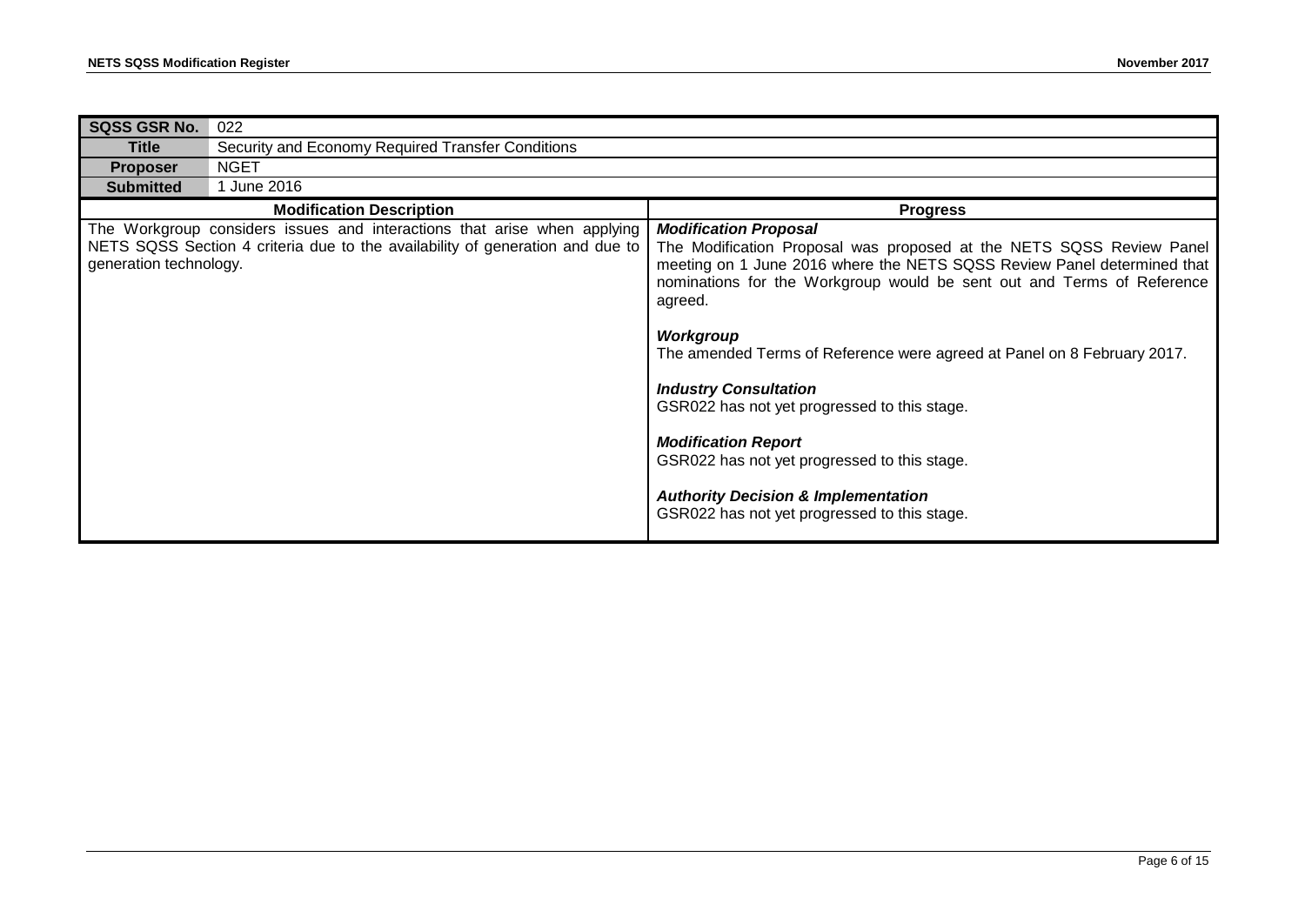### **Concluded Modifications**

| <b>SQSS GSR No.</b> | 008                                                                                                  |                                                                                                                                                                                                                                        |  |
|---------------------|------------------------------------------------------------------------------------------------------|----------------------------------------------------------------------------------------------------------------------------------------------------------------------------------------------------------------------------------------|--|
| <b>Title</b>        | Regional Variations and Wider Issues                                                                 |                                                                                                                                                                                                                                        |  |
| <b>Proposer</b>     | NETS SQSS Review Panel Secretary on behalf of the Three Transmission Licensees (SHETL, SPT and NGET) |                                                                                                                                                                                                                                        |  |
| <b>Submitted</b>    | 2008                                                                                                 |                                                                                                                                                                                                                                        |  |
|                     | <b>Modification Description</b>                                                                      | <b>Progress</b>                                                                                                                                                                                                                        |  |
|                     | GSR008 seeks to undertake a "fundamental review" of the NETS SQSS.                                   | <b>Modification Proposal</b>                                                                                                                                                                                                           |  |
|                     |                                                                                                      | Workgroup                                                                                                                                                                                                                              |  |
|                     |                                                                                                      | <b>Industry Consultation</b><br>An Industry Consultation was published on 23 April 2010 with a closing date of 4<br>June 2010. A number of responses were received.                                                                    |  |
|                     |                                                                                                      | <b>Modification Report</b><br>A Modification Report has been prepared and submitted to the Authority for a<br>decision.                                                                                                                |  |
|                     |                                                                                                      | <b>Authority Decision &amp; Implementation</b><br>GSR008 was submitted to the Authority for a decision on 19 October 2011. The<br>Authority made a decision on 4 July 2016 and the modification was implemented<br>on 8 February 2017. |  |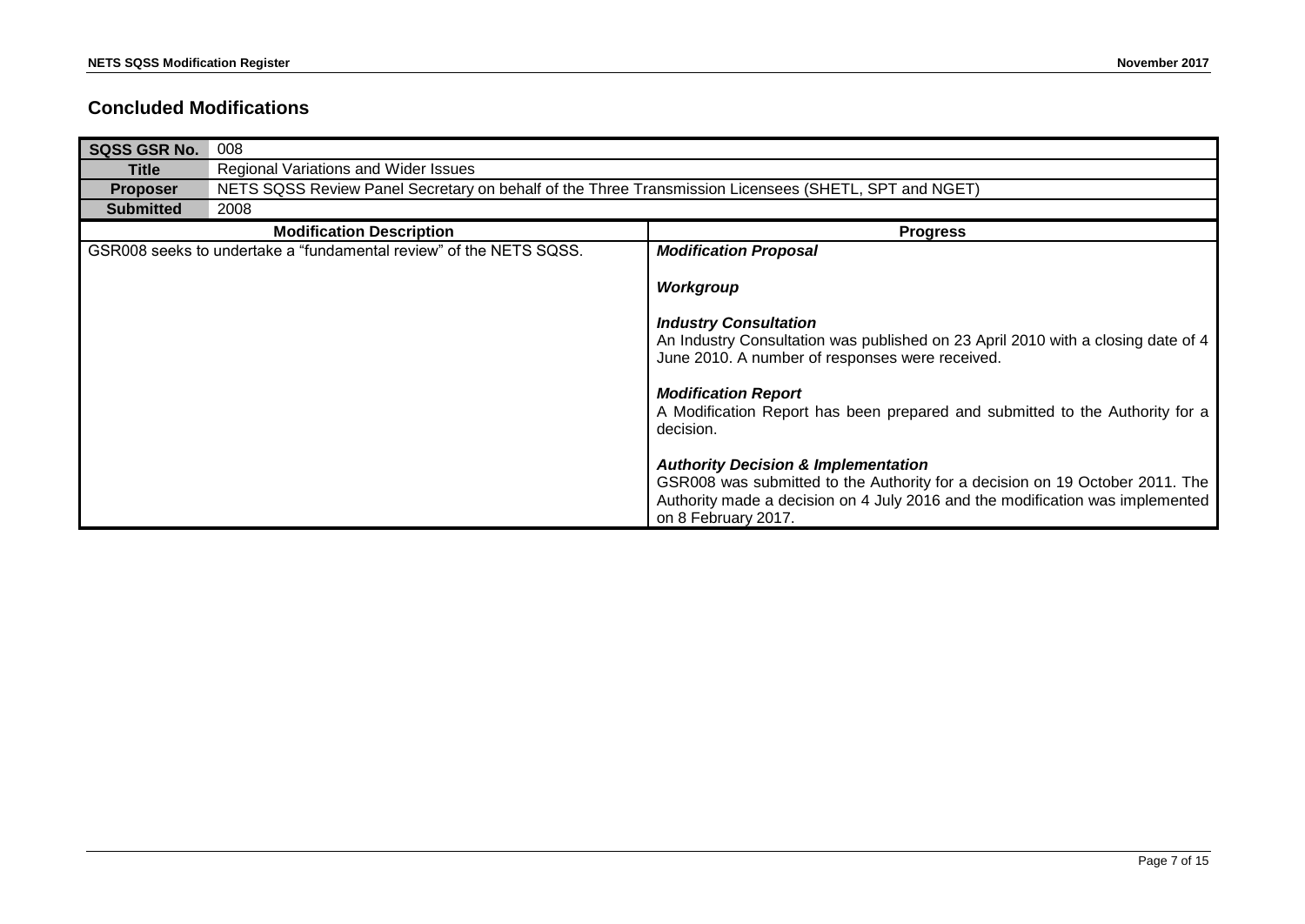| <b>SQSS GSR No.</b>             | 010                                                                                                                                                                                                                                                                                                                                                                                                                                                                                                                                                                                                                                                                                                                                                                                                                                                                                                                                                                                                                                                                                                                                                                                                                                                                                                                                                                                                                                                                                 |                                                                                                                                                                                                                                                                                                                                                                                                                                                                                                                                                                                                                                                                                                                                                                                                                                                                                                                                                                                                                                                                                                                                                                                                                                                                                                                                               |
|---------------------------------|-------------------------------------------------------------------------------------------------------------------------------------------------------------------------------------------------------------------------------------------------------------------------------------------------------------------------------------------------------------------------------------------------------------------------------------------------------------------------------------------------------------------------------------------------------------------------------------------------------------------------------------------------------------------------------------------------------------------------------------------------------------------------------------------------------------------------------------------------------------------------------------------------------------------------------------------------------------------------------------------------------------------------------------------------------------------------------------------------------------------------------------------------------------------------------------------------------------------------------------------------------------------------------------------------------------------------------------------------------------------------------------------------------------------------------------------------------------------------------------|-----------------------------------------------------------------------------------------------------------------------------------------------------------------------------------------------------------------------------------------------------------------------------------------------------------------------------------------------------------------------------------------------------------------------------------------------------------------------------------------------------------------------------------------------------------------------------------------------------------------------------------------------------------------------------------------------------------------------------------------------------------------------------------------------------------------------------------------------------------------------------------------------------------------------------------------------------------------------------------------------------------------------------------------------------------------------------------------------------------------------------------------------------------------------------------------------------------------------------------------------------------------------------------------------------------------------------------------------|
| <b>Title</b>                    | Review of Onshore Generation Connection Criteria                                                                                                                                                                                                                                                                                                                                                                                                                                                                                                                                                                                                                                                                                                                                                                                                                                                                                                                                                                                                                                                                                                                                                                                                                                                                                                                                                                                                                                    |                                                                                                                                                                                                                                                                                                                                                                                                                                                                                                                                                                                                                                                                                                                                                                                                                                                                                                                                                                                                                                                                                                                                                                                                                                                                                                                                               |
| <b>Proposer</b>                 | NETS SQSS Review Panel Secretary on behalf of the Three Transmission Licensees (SHETL, SPT and NGET)                                                                                                                                                                                                                                                                                                                                                                                                                                                                                                                                                                                                                                                                                                                                                                                                                                                                                                                                                                                                                                                                                                                                                                                                                                                                                                                                                                                |                                                                                                                                                                                                                                                                                                                                                                                                                                                                                                                                                                                                                                                                                                                                                                                                                                                                                                                                                                                                                                                                                                                                                                                                                                                                                                                                               |
| <b>Submitted</b>                | 5 October 2010                                                                                                                                                                                                                                                                                                                                                                                                                                                                                                                                                                                                                                                                                                                                                                                                                                                                                                                                                                                                                                                                                                                                                                                                                                                                                                                                                                                                                                                                      |                                                                                                                                                                                                                                                                                                                                                                                                                                                                                                                                                                                                                                                                                                                                                                                                                                                                                                                                                                                                                                                                                                                                                                                                                                                                                                                                               |
| <b>Modification Description</b> |                                                                                                                                                                                                                                                                                                                                                                                                                                                                                                                                                                                                                                                                                                                                                                                                                                                                                                                                                                                                                                                                                                                                                                                                                                                                                                                                                                                                                                                                                     | <b>Progress</b>                                                                                                                                                                                                                                                                                                                                                                                                                                                                                                                                                                                                                                                                                                                                                                                                                                                                                                                                                                                                                                                                                                                                                                                                                                                                                                                               |
| Generation Connection Criteria. | GSR010 was raised to continue the work of Workgroup 2 (WG2) of the<br>fundamental NETS SQSS Review (GSR008) which had been investigating<br>Presently the NETS SQSS specifies the same standard of connection for all<br>generators. However, customers can voluntarily opt for a less robust connection<br>if they consider the financial implications of doing so to be favourable, providing<br>they do not adversely affect other users.<br>WG2 considered that providing a firm connection for a small intermittent<br>generator could be uneconomic but that such customers may be nervous to<br>accept a non-standard connection. WG2 therefore proposed a deterministic<br>methodology that specifies different minimum connection robustness for<br>different generator capacities and source-fuel load factors. It was proposed that<br>all tiers of connection would be adequate for the full capacity of generation<br>during system intact conditions but that the different tiers would provide varying<br>levels of capacity following different types of faults. The connection standard<br>would be both a default design and a minimum standard - customers could<br>voluntarily opt for a more robust connection but could not opt for a less robust<br>connection. In other words, a small intermittent generator could still opt to<br>'upgrade' to a firm connection but a large base load generator could not<br>'downgrade' to a lower connection standard. | <b>Modification Proposal</b><br>The Modification Proposal was proposed at the Industry Workshop on 5 October<br>2010 where the NETS SQSS Review Panel determined that the Modification<br>Proposal will progress to a Workgroup.<br>Workgroup<br>The NETS SQSS Review Panel determined that a Workgroup was required to<br>investigate the issues around Onshore Generation Connection Criteria. The<br>Terms of Reference have been agreed by the NETS SQSS Review Panel and<br>the first Workgroup meeting took place in February 2011.<br><b>Industry Consultation</b><br>An Industry Consultation was published on 18 June 2012 with a closing date of<br>17 August 2012. Three responses were received (E.ON, International Power and<br>SHETL).<br><b>Modification Report</b><br>The decision was taken at the 1 April 2015 NETS SQSS Review Panel that a<br>Guidance Note shall formally replace any official submission to the Authority to<br>request a change to the NETS SQSS.<br><b>Authority Decision &amp; Implementation</b><br>The Guidance Note negates the need for a change to the NETS SQSS and<br>therefore no Authority decision is required. GSR010: Review of Onshore Entry<br>Criteria is therefore considered as concluded and closed and shall be removed<br>from the NETS SQSS Modification Register accordingly. |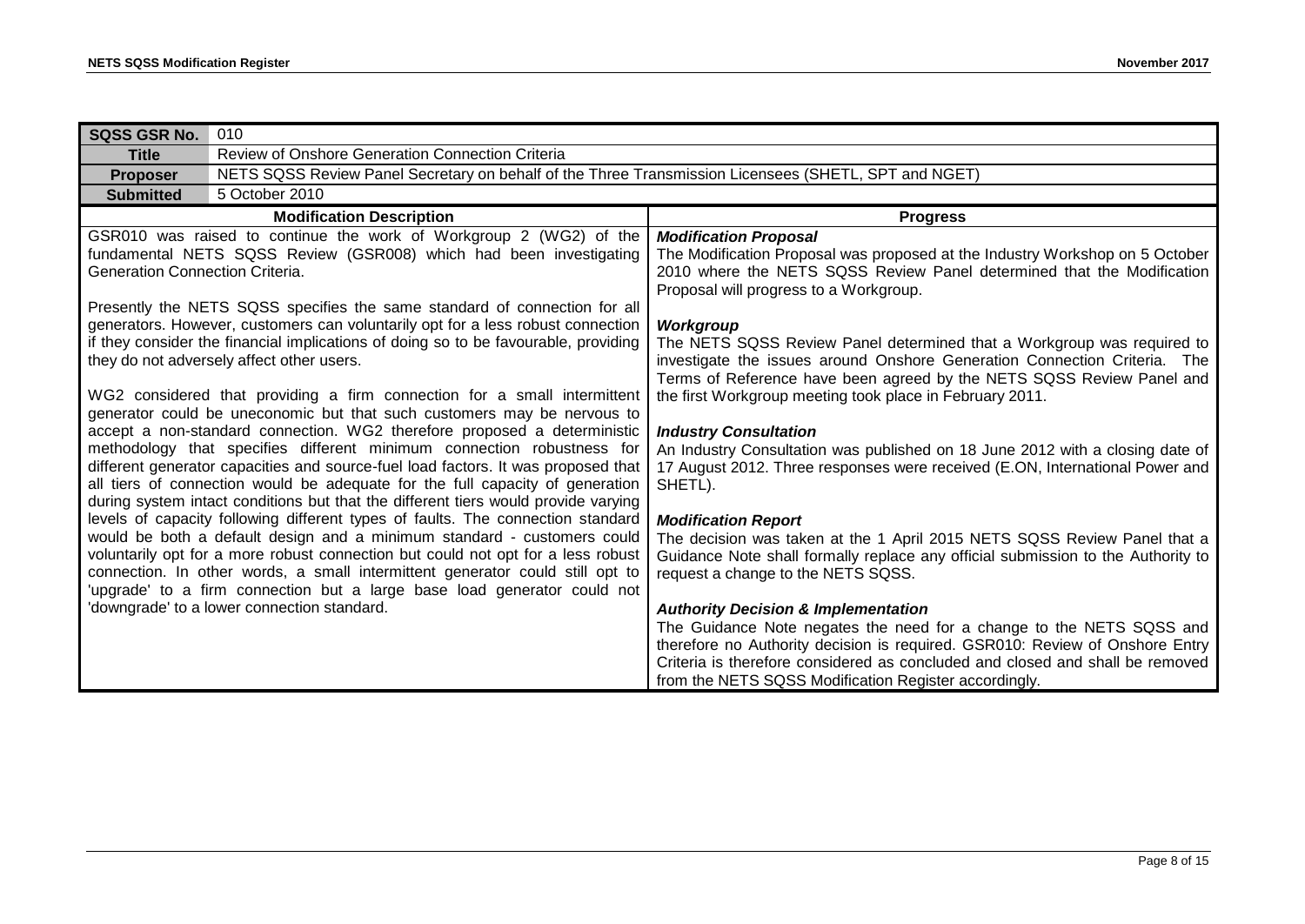| SQSS GSR No.                                                                                                                                                                                                                                                                                                                                                                                                                                                                           | 011                                                                                                  |                                                                                                                                                                                                                                                                                                                                                                                                                                                                                                                                                                                |
|----------------------------------------------------------------------------------------------------------------------------------------------------------------------------------------------------------------------------------------------------------------------------------------------------------------------------------------------------------------------------------------------------------------------------------------------------------------------------------------|------------------------------------------------------------------------------------------------------|--------------------------------------------------------------------------------------------------------------------------------------------------------------------------------------------------------------------------------------------------------------------------------------------------------------------------------------------------------------------------------------------------------------------------------------------------------------------------------------------------------------------------------------------------------------------------------|
| <b>Title</b>                                                                                                                                                                                                                                                                                                                                                                                                                                                                           | <b>Review of Offshore Networks</b>                                                                   |                                                                                                                                                                                                                                                                                                                                                                                                                                                                                                                                                                                |
| <b>Proposer</b>                                                                                                                                                                                                                                                                                                                                                                                                                                                                        | NETS SQSS Review Panel Secretary on behalf of the Three Transmission Licensees (SHETL, SPT and NGET) |                                                                                                                                                                                                                                                                                                                                                                                                                                                                                                                                                                                |
| <b>Submitted</b>                                                                                                                                                                                                                                                                                                                                                                                                                                                                       | 5 October 2010                                                                                       |                                                                                                                                                                                                                                                                                                                                                                                                                                                                                                                                                                                |
|                                                                                                                                                                                                                                                                                                                                                                                                                                                                                        | <b>Modification Description</b>                                                                      | <b>Progress</b>                                                                                                                                                                                                                                                                                                                                                                                                                                                                                                                                                                |
| GSR011 was raised to develop NETS SQSS criteria applicable to interconnected<br>offshore networks.<br>The current standards provide criteria for radially connected windfarms.<br>However, there is a need for criteria to guide the cost-effective development of<br>interconnected offshore transmission networks suitable for connecting very large<br>wind farms (>1500MW), located far from shore (100-300km), such as those<br>proposed in the Crown Estate's Round 3 programme. |                                                                                                      | <b>Modification Proposal</b><br>The Modification Proposal was proposed at the Industry Workshop on 5 October<br>2010 where the NETS SQSS Review Panel determined that the Modification<br>Proposal will progress to a Workgroup.<br><b>Workgroup</b><br>The NETS SQSS Review Panel determined that a Workgroup was required to<br>investigate the issues around NETS SQSS criteria applicable to interconnected<br>offshore networks. The Terms of Reference have been agreed by the NETS<br>SQSS Review Panel and the first Workgroup meeting took place in February<br>2011. |
|                                                                                                                                                                                                                                                                                                                                                                                                                                                                                        |                                                                                                      | <b>Industry Consultation</b><br>An Industry Consultation was published on 6 August 2012 with a closing date of<br>1 October 2012. No responses were received, although subsequent discussion<br>with the Authority produced queries which have been worked through ahead of<br>the submission of the Modification Report.                                                                                                                                                                                                                                                      |
|                                                                                                                                                                                                                                                                                                                                                                                                                                                                                        |                                                                                                      | <b>Modification Report</b><br>A revised Modification Report, addressing the queries raised by the Authority,<br>was submitted on 15 May 2013. Further queries were subsequently raised and<br>these continue to be worked through.                                                                                                                                                                                                                                                                                                                                             |
|                                                                                                                                                                                                                                                                                                                                                                                                                                                                                        |                                                                                                      | <b>Authority Decision &amp; Implementation</b><br>GSR011 was formally re-submitted to the Authority for a decision on 18 August<br>2014. The Authority made a decision on 4 July 2016 and the modification was<br>implemented on 8 February 2017.                                                                                                                                                                                                                                                                                                                              |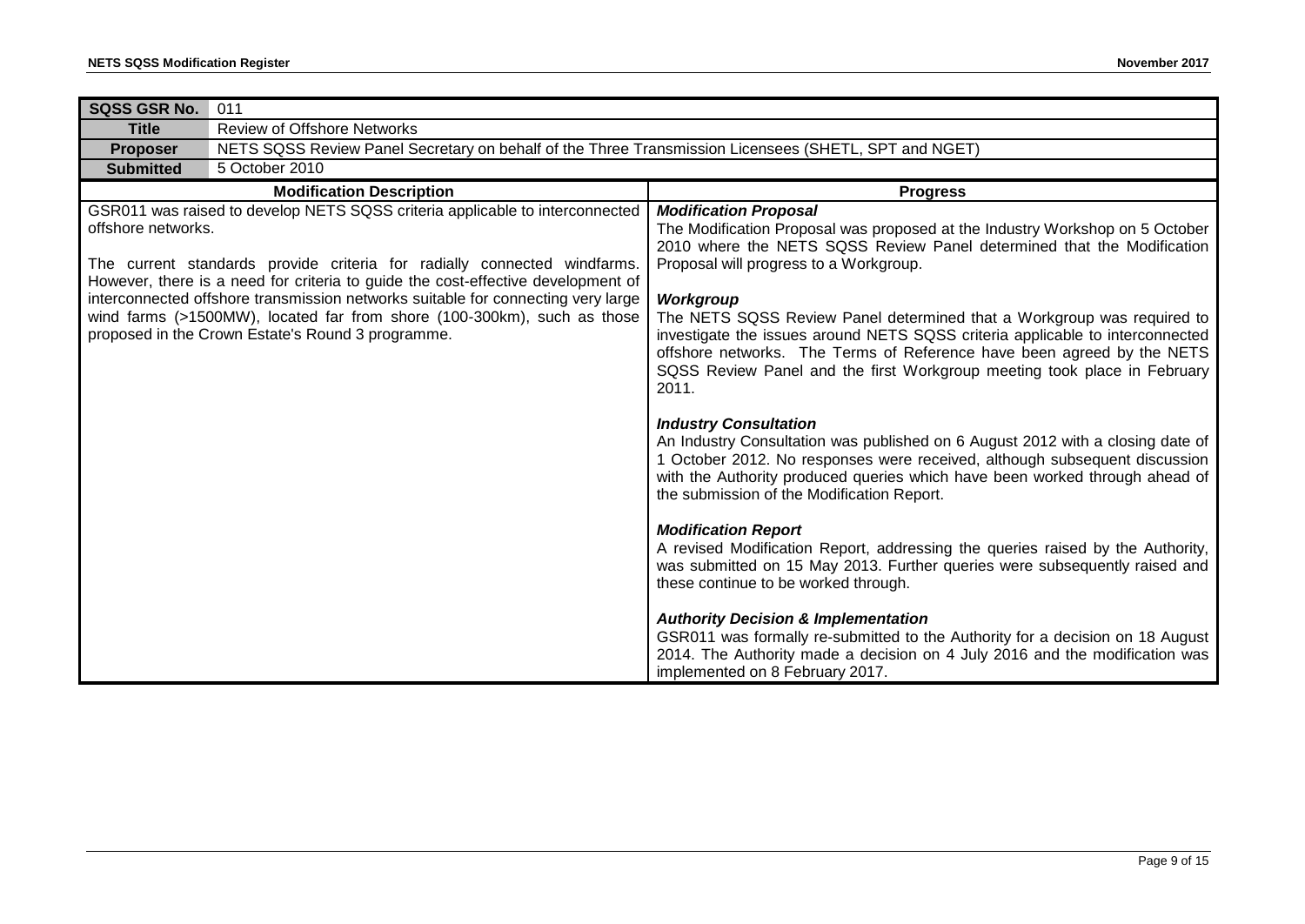| SQSS GSR No.     | 014                                                                                                                                                                                                                                                                                                                          |                                                                                                                                                                                                                                                                                                                                                                                                                                                                   |
|------------------|------------------------------------------------------------------------------------------------------------------------------------------------------------------------------------------------------------------------------------------------------------------------------------------------------------------------------|-------------------------------------------------------------------------------------------------------------------------------------------------------------------------------------------------------------------------------------------------------------------------------------------------------------------------------------------------------------------------------------------------------------------------------------------------------------------|
| <b>Title</b>     | <b>Offshore Transformer Requirements</b>                                                                                                                                                                                                                                                                                     |                                                                                                                                                                                                                                                                                                                                                                                                                                                                   |
| Proposer         | John Zammit-Haber (NGET)                                                                                                                                                                                                                                                                                                     |                                                                                                                                                                                                                                                                                                                                                                                                                                                                   |
| <b>Submitted</b> | 19 November 2012                                                                                                                                                                                                                                                                                                             |                                                                                                                                                                                                                                                                                                                                                                                                                                                                   |
|                  | <b>Modification Description</b>                                                                                                                                                                                                                                                                                              | <b>Progress</b>                                                                                                                                                                                                                                                                                                                                                                                                                                                   |
|                  | GSR014 was raised to investigate whether the current requirements for two<br>transformers and two substation bays where offshore cables connect to the<br>onshore transmission system is necessary or whether two transformers connected<br>to a single bay or even a single transformer and single bay would be sufficient. | <b>Modification Proposal</b><br>The Modification Proposal was proposed at the NETS SQSS Review Panel<br>meeting on 19 November 2012 where the NETS SQSS Review Panel<br>determined that the Modification Proposal will progress to a Workgroup.                                                                                                                                                                                                                   |
|                  |                                                                                                                                                                                                                                                                                                                              | Workgroup<br>The NETS SQSS Review Panel determined that a Workgroup was required to<br>investigate whether to amend the requirement for two transformers and two<br>substation bays where offshore cables connect to the onshore transmission<br>system. The Terms of Reference have been agreed by the NETS SQSS Review<br>Panel and a Workgroup has been established. The Workgroup Report has since<br>been approved at the April 2014 NETS SQSS Review Panel. |
|                  |                                                                                                                                                                                                                                                                                                                              | <b>Industry Consultation</b><br>An Industry Consultation was published on 13 October 2014 with a closing date<br>of 14 November 2014. Five responses were received (Blue Transmission,<br>DONG Energy, Scottish Power Renewables, Statkraft and National Grid<br>Electricity Transmission).                                                                                                                                                                       |
|                  |                                                                                                                                                                                                                                                                                                                              | <b>Modification Report</b><br>A Modification Report was presented to the 5 August 2015 NETS SQSS Review<br>Panel. It was agreed that this should now be submitted to the Authority.                                                                                                                                                                                                                                                                               |
|                  |                                                                                                                                                                                                                                                                                                                              | The Modification Report was well developed and almost complete however,<br>there were a number of small changes to be made prior to its submission. Due<br>to change of personnel the changes are still outstanding and the Report has not<br>been submitted to the Authority.                                                                                                                                                                                    |
|                  |                                                                                                                                                                                                                                                                                                                              | The Authority has advised that due to 2 years passing since the CBA was<br>completed; a new CBA would be required before the modification could be<br>submitted for decision.                                                                                                                                                                                                                                                                                     |
|                  |                                                                                                                                                                                                                                                                                                                              | <b>Withdrawal</b><br>The SQSS Review Panel voted to withdraw this Modification on 14 June 2017.                                                                                                                                                                                                                                                                                                                                                                   |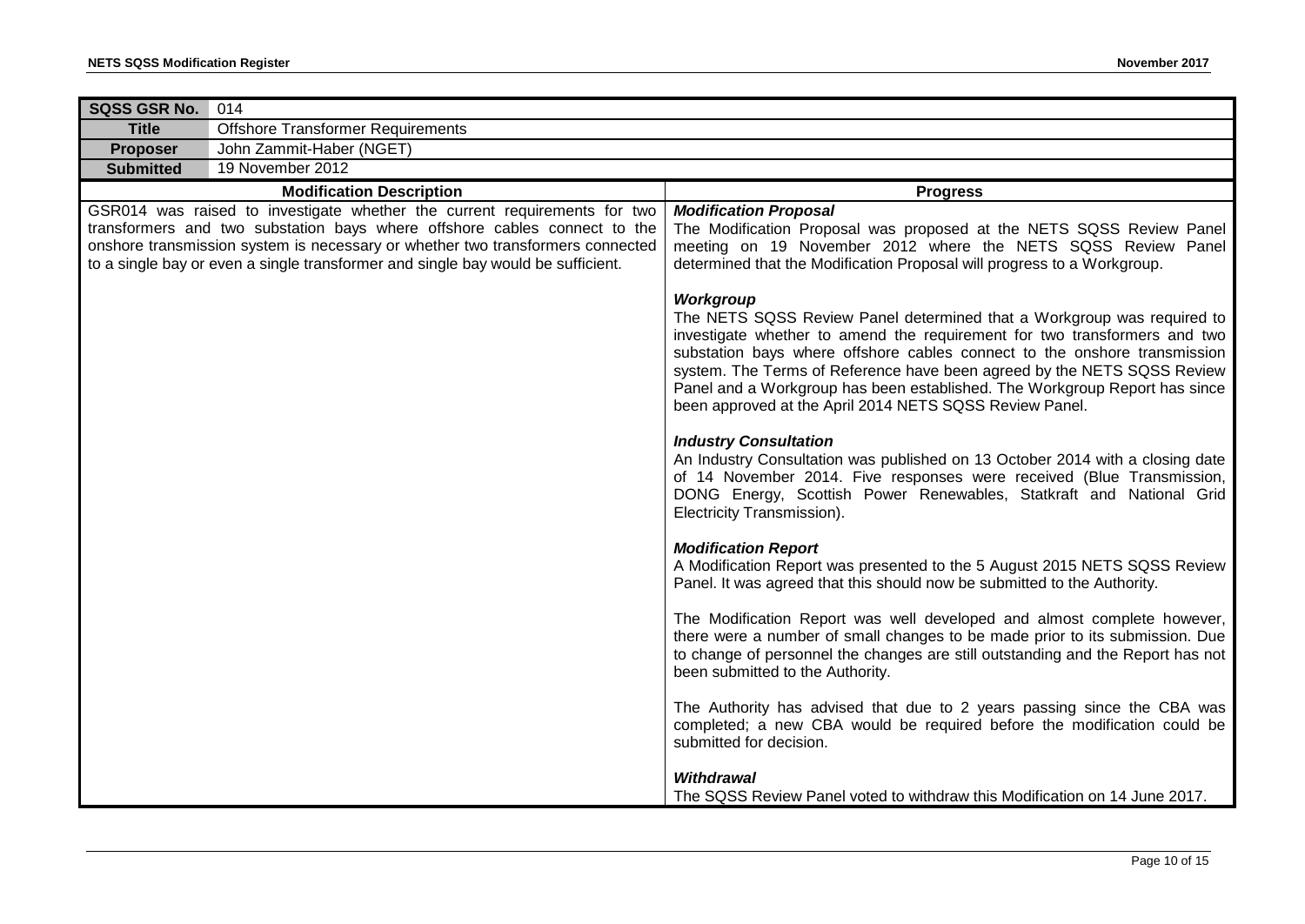| <b>SQSS GSR No.</b><br>015                                                                                                                                                                                                                                                                                                                                                                                                                                                                                          |                                                                                                                                                                                                                                                                                                                                                                                                                                                                                                                                                                                                                                                                                                                                                                                                                                                                                                                                                                                                                                         |
|---------------------------------------------------------------------------------------------------------------------------------------------------------------------------------------------------------------------------------------------------------------------------------------------------------------------------------------------------------------------------------------------------------------------------------------------------------------------------------------------------------------------|-----------------------------------------------------------------------------------------------------------------------------------------------------------------------------------------------------------------------------------------------------------------------------------------------------------------------------------------------------------------------------------------------------------------------------------------------------------------------------------------------------------------------------------------------------------------------------------------------------------------------------------------------------------------------------------------------------------------------------------------------------------------------------------------------------------------------------------------------------------------------------------------------------------------------------------------------------------------------------------------------------------------------------------------|
| Normal Infeed Loss Risk<br><b>Title</b>                                                                                                                                                                                                                                                                                                                                                                                                                                                                             |                                                                                                                                                                                                                                                                                                                                                                                                                                                                                                                                                                                                                                                                                                                                                                                                                                                                                                                                                                                                                                         |
| Graham Stein (NGET)<br><b>Proposer</b>                                                                                                                                                                                                                                                                                                                                                                                                                                                                              |                                                                                                                                                                                                                                                                                                                                                                                                                                                                                                                                                                                                                                                                                                                                                                                                                                                                                                                                                                                                                                         |
| 27 May 2013<br><b>Submitted</b>                                                                                                                                                                                                                                                                                                                                                                                                                                                                                     |                                                                                                                                                                                                                                                                                                                                                                                                                                                                                                                                                                                                                                                                                                                                                                                                                                                                                                                                                                                                                                         |
| <b>Modification Description</b>                                                                                                                                                                                                                                                                                                                                                                                                                                                                                     | <b>Progress</b>                                                                                                                                                                                                                                                                                                                                                                                                                                                                                                                                                                                                                                                                                                                                                                                                                                                                                                                                                                                                                         |
| GSR015 was raised to amend the GSR007 requirement to contain a loss of up<br>to 1320MW to the normal infeed loss criteria of -0.5Hz in operational timescales<br>from 1 April 2014 onwards, without restricting new connection activity.<br>The proposed change would therefore avoid an increase in costs incurred to<br>procure additional frequency response. If the change is not made, these costs<br>will be incurred in the absence of any actual change in the risk of frequency<br>deviation below 49.5Hz. | <b>Modification Proposal</b><br>The Modification Proposal was proposed at the NETS SQSS Review Panel<br>meeting on 5 June 2013. Further comment was invited from NETS SQSS<br>Review Panel Members. It was agreed that the Modification Proposal will not<br>progress to a Workgroup but straight to Industry Consultation.<br>Workgroup<br>A Workgroup was not established for GSR015.<br><b>Industry Consultation</b><br>An Industry Consultation was published on 11 November 2013 with a closing<br>date of 6 December 2013. Three responses were received (EDF Energy,                                                                                                                                                                                                                                                                                                                                                                                                                                                             |
|                                                                                                                                                                                                                                                                                                                                                                                                                                                                                                                     | National Grid Electricity Transmission and Scottish and Southern Energy).<br><b>Modification Report</b><br>A Modification Report that summarises the Industry Consultation responses has<br>been produced and submitted to the Authority for a decision.<br><b>Authority Decision &amp; Implementation</b><br>GSR015 was initially submitted to the Authority for a decision on 10 March 2014.<br>The Authority responded with a number of questions. These were addressed<br>and GSR015 was formally re-submitted to the Authority for a decision on 13<br>August 2014. The Authority approved GSR015 on 3 December 2014. However,<br>for these changes to take effect, the Authority will need to modify the electricity<br>transmission licenses so that they refer to the new version of the NETS SQSS.<br>Since this modification is not considered to be time-critical, the Authority has not<br>yet issued a statutory consultation to modify the licenses. The Authority will do<br>this at an appropriate stage in the future. |
|                                                                                                                                                                                                                                                                                                                                                                                                                                                                                                                     | The Authority made a decision to implement this modification alongside GSR008<br>and GSR011 on 8 February 2017.                                                                                                                                                                                                                                                                                                                                                                                                                                                                                                                                                                                                                                                                                                                                                                                                                                                                                                                         |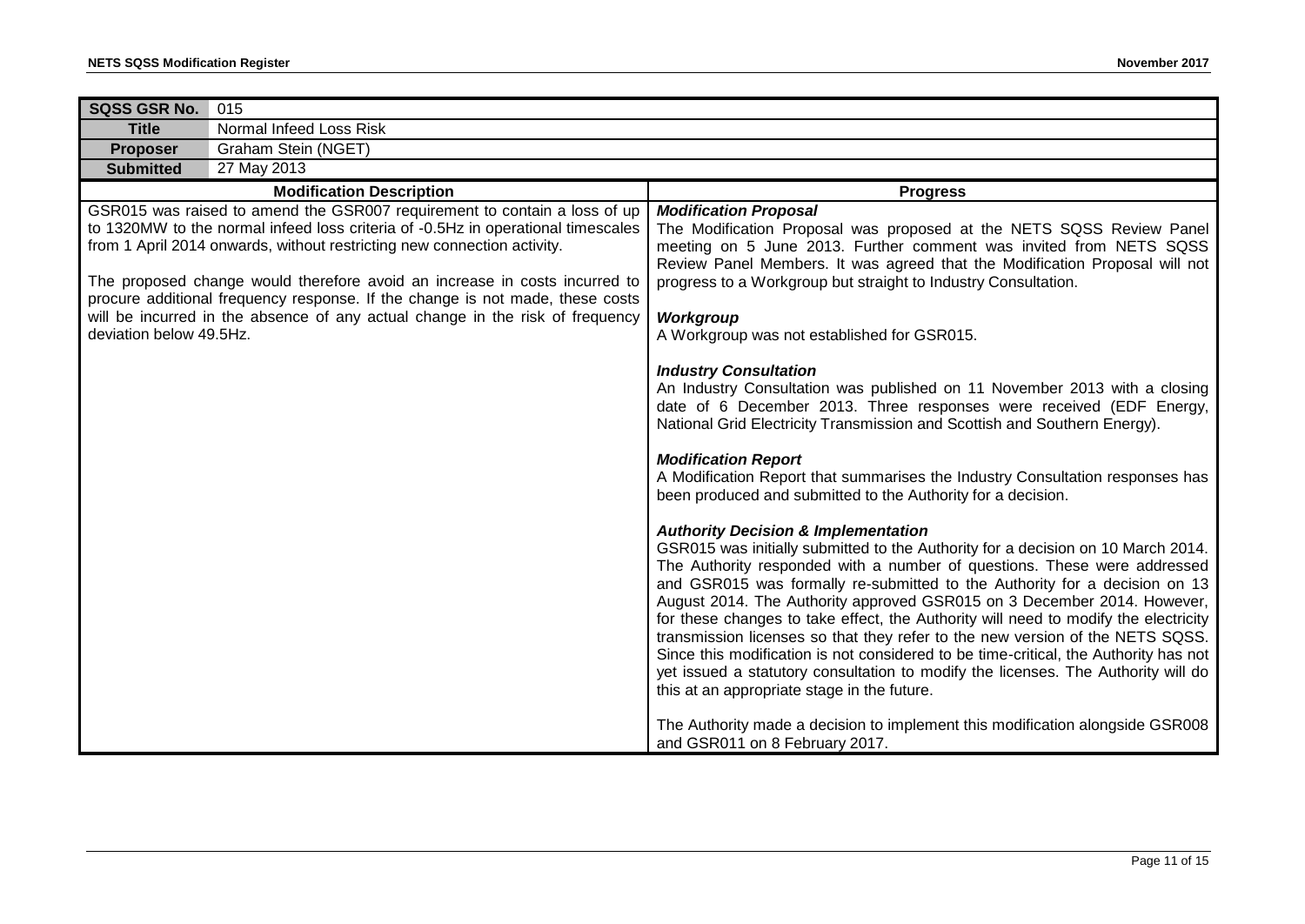| SQSS GSR No.<br>017                                                                                                                                                                                                                           |                                                                                                                                                                                                                                                                     |
|-----------------------------------------------------------------------------------------------------------------------------------------------------------------------------------------------------------------------------------------------|---------------------------------------------------------------------------------------------------------------------------------------------------------------------------------------------------------------------------------------------------------------------|
| Treatment of Switch Faults in Operational Timescales<br><b>Title</b>                                                                                                                                                                          |                                                                                                                                                                                                                                                                     |
| Ben Marshall (NGET)<br><b>Proposer</b>                                                                                                                                                                                                        |                                                                                                                                                                                                                                                                     |
| 5 February 2014<br><b>Submitted</b>                                                                                                                                                                                                           |                                                                                                                                                                                                                                                                     |
| <b>Modification Description</b>                                                                                                                                                                                                               | <b>Progress</b>                                                                                                                                                                                                                                                     |
| Under the current version of the NETS SQSS, switch faults are secured for new                                                                                                                                                                 | <b>Modification Proposal</b>                                                                                                                                                                                                                                        |
| generation connections but only with respect to limiting the loss of power infeed<br>to the infrequent infeed loss risk. Switch faults can potentially cause wider                                                                            | The Modification Proposal was proposed at the NETS SQSS Review Panel<br>meeting on 5 February 2014 where the NETS SQSS Review Panel determined                                                                                                                      |
| system issues such as instability, system splits, cascade tripping and voltage<br>collapse depending on the substation at which they occur, the network running<br>arrangement and the generation and demand levels at the time of the fault. | that the Modification Proposal will progress to a Workgroup, subject to<br>ratification of the Terms of Reference.                                                                                                                                                  |
|                                                                                                                                                                                                                                               | <b>Workgroup</b>                                                                                                                                                                                                                                                    |
| GSR017 will therefore undertake a review of the current NETS SQSS and will<br>determine the need case for securing against the above challenges in the event<br>of switch faults in operational timescales.                                   | The NETS SQSS Review Panel determined that a Workgroup was required to<br>investigate these issues. The Terms of Reference have been agreed by the<br>NETS SQSS Review Panel and a Workgroup has been established.                                                  |
|                                                                                                                                                                                                                                               |                                                                                                                                                                                                                                                                     |
|                                                                                                                                                                                                                                               | Due to the complex issues this Workgroup is investigating, they are not expected<br>to report back to the NETS SQSS Review Panel in 2015. A withdrawal paper<br>was submitted to Panel on 8 February 2017 and subsequently this Modification<br>has been withdrawn. |
|                                                                                                                                                                                                                                               | <b>Industry Consultation</b>                                                                                                                                                                                                                                        |
|                                                                                                                                                                                                                                               | GSR017 did not progress to this stage.                                                                                                                                                                                                                              |
|                                                                                                                                                                                                                                               | <b>Modification Report</b>                                                                                                                                                                                                                                          |
|                                                                                                                                                                                                                                               | GSR017 did not progress to this stage.                                                                                                                                                                                                                              |
|                                                                                                                                                                                                                                               | <b>Authority Decision &amp; Implementation</b><br>GSR017 did not progress to this stage.                                                                                                                                                                            |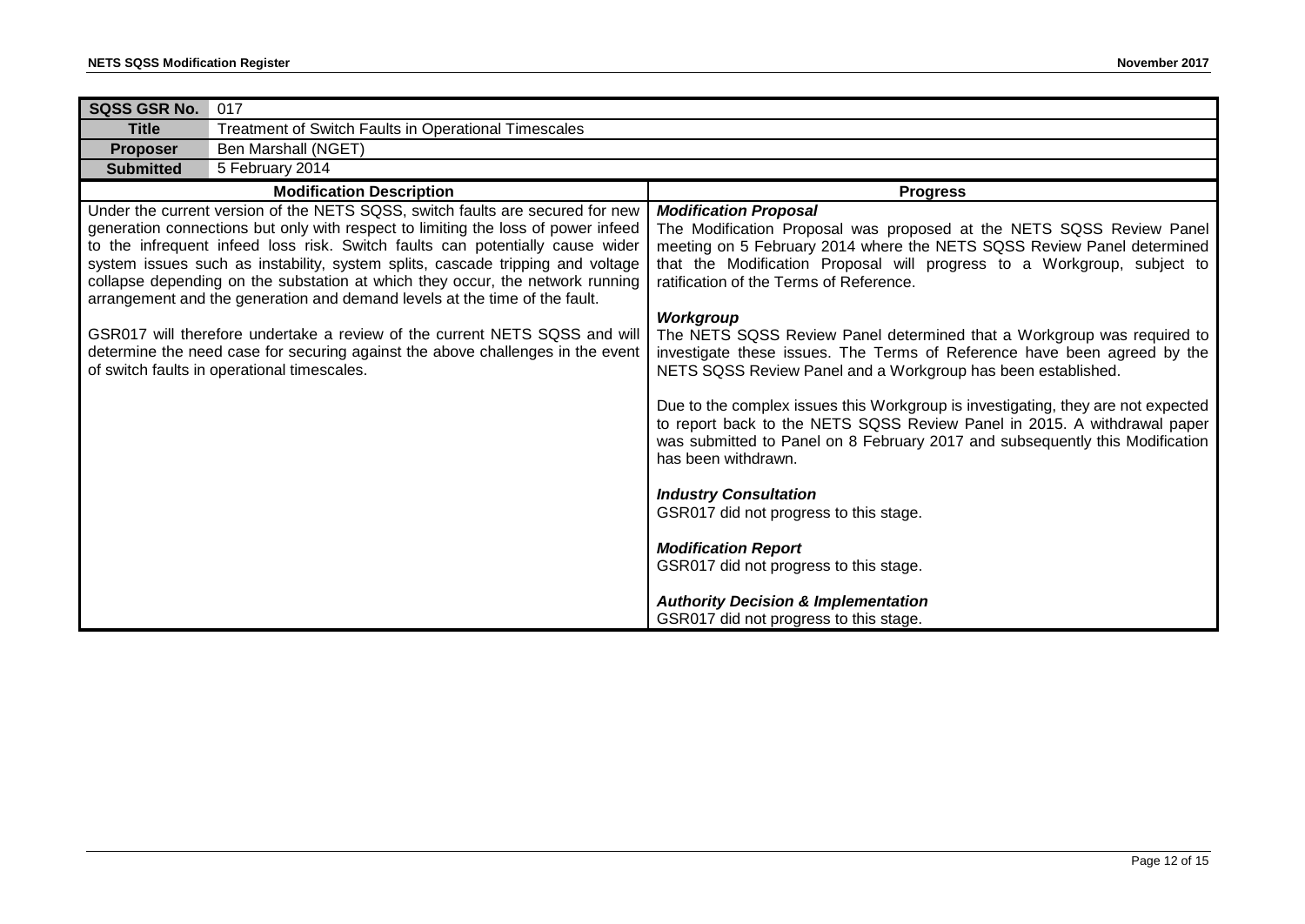| SQSS GSR No.                                                                                                                                                                                                                                                                                                                                                                                                                                                                                                                                                                                                                                                                                                                                                                                                                                                   | 019                                            |                                                                                                                                                                                                                                                                                                                                                                                                                                                                                                                                                                                                                                       |
|----------------------------------------------------------------------------------------------------------------------------------------------------------------------------------------------------------------------------------------------------------------------------------------------------------------------------------------------------------------------------------------------------------------------------------------------------------------------------------------------------------------------------------------------------------------------------------------------------------------------------------------------------------------------------------------------------------------------------------------------------------------------------------------------------------------------------------------------------------------|------------------------------------------------|---------------------------------------------------------------------------------------------------------------------------------------------------------------------------------------------------------------------------------------------------------------------------------------------------------------------------------------------------------------------------------------------------------------------------------------------------------------------------------------------------------------------------------------------------------------------------------------------------------------------------------------|
| <b>Title</b>                                                                                                                                                                                                                                                                                                                                                                                                                                                                                                                                                                                                                                                                                                                                                                                                                                                   | Review of Chapter 7 Double Busbar Requirements |                                                                                                                                                                                                                                                                                                                                                                                                                                                                                                                                                                                                                                       |
| <b>Proposer</b>                                                                                                                                                                                                                                                                                                                                                                                                                                                                                                                                                                                                                                                                                                                                                                                                                                                | Gareth Parker (DONG Energy)                    |                                                                                                                                                                                                                                                                                                                                                                                                                                                                                                                                                                                                                                       |
| <b>Submitted</b>                                                                                                                                                                                                                                                                                                                                                                                                                                                                                                                                                                                                                                                                                                                                                                                                                                               | 2 April 2014                                   |                                                                                                                                                                                                                                                                                                                                                                                                                                                                                                                                                                                                                                       |
|                                                                                                                                                                                                                                                                                                                                                                                                                                                                                                                                                                                                                                                                                                                                                                                                                                                                | <b>Modification Description</b>                | <b>Progress</b>                                                                                                                                                                                                                                                                                                                                                                                                                                                                                                                                                                                                                       |
| DONG Energy suggests that current interpretation of the NETS SQSS mandates<br>the use of a double busbar (or equivalent) arrangement for the first onshore<br>substation for offshore transmission system connections. However, a cost<br>benefit analysis (CBA) performed by DONG Energy aims to demonstrate that<br>this requirement is not the most economic and efficient solution for all offshore<br>wind-farm connections. DONG Energy therefore proposes that this interpretation<br>within the NETS SQSS for the need to have double busbar substation<br>arrangements is addressed and subject to NETS SQSS Review Panel<br>assessment, this deterministic requirement be removed if no net benefit can be<br>demonstrated for this configuration of switchgear when considering the specific<br>characteristics of offshore generation connections. |                                                | <b>Modification Proposal</b><br>The Modification Proposal was proposed at the NETS SQSS Review Panel<br>meeting on 2 April 2014 where the NETS SQSS Review Panel determined that<br>the Modification Proposal required further consideration at a dedicated<br>Workshop that was scheduled for 23 May 2014.<br>Workgroup<br>Following this Workshop, the NETS SQSS Review Panel determined that a<br>Workgroup was required to investigate these issues further. The Terms of<br>Reference were approved at the 4 June 2014 NETS SQSS Review Panel and a<br>Workgroup has been established.                                           |
|                                                                                                                                                                                                                                                                                                                                                                                                                                                                                                                                                                                                                                                                                                                                                                                                                                                                |                                                | Following a review at the Panel held on 5 October 2016 this this modification<br>was re-tabled for an update to be given at the next Panel meeting on 5<br>December 2016. The Panel voted to withdraw this Modification at the December<br>Panel meeting; this was communicated with DONG whom accepted the<br>withdrawal. A Paper has not been submitted. The Modification will either be<br>absorbed in the work around the Chapter 7 Review or withdrawn.<br>Withdrawal<br>The SQSS Review Panel voted to request withdrawal of this Modification on 14<br>June 2017. Consequently the Modification was withdrawn by the Proposer. |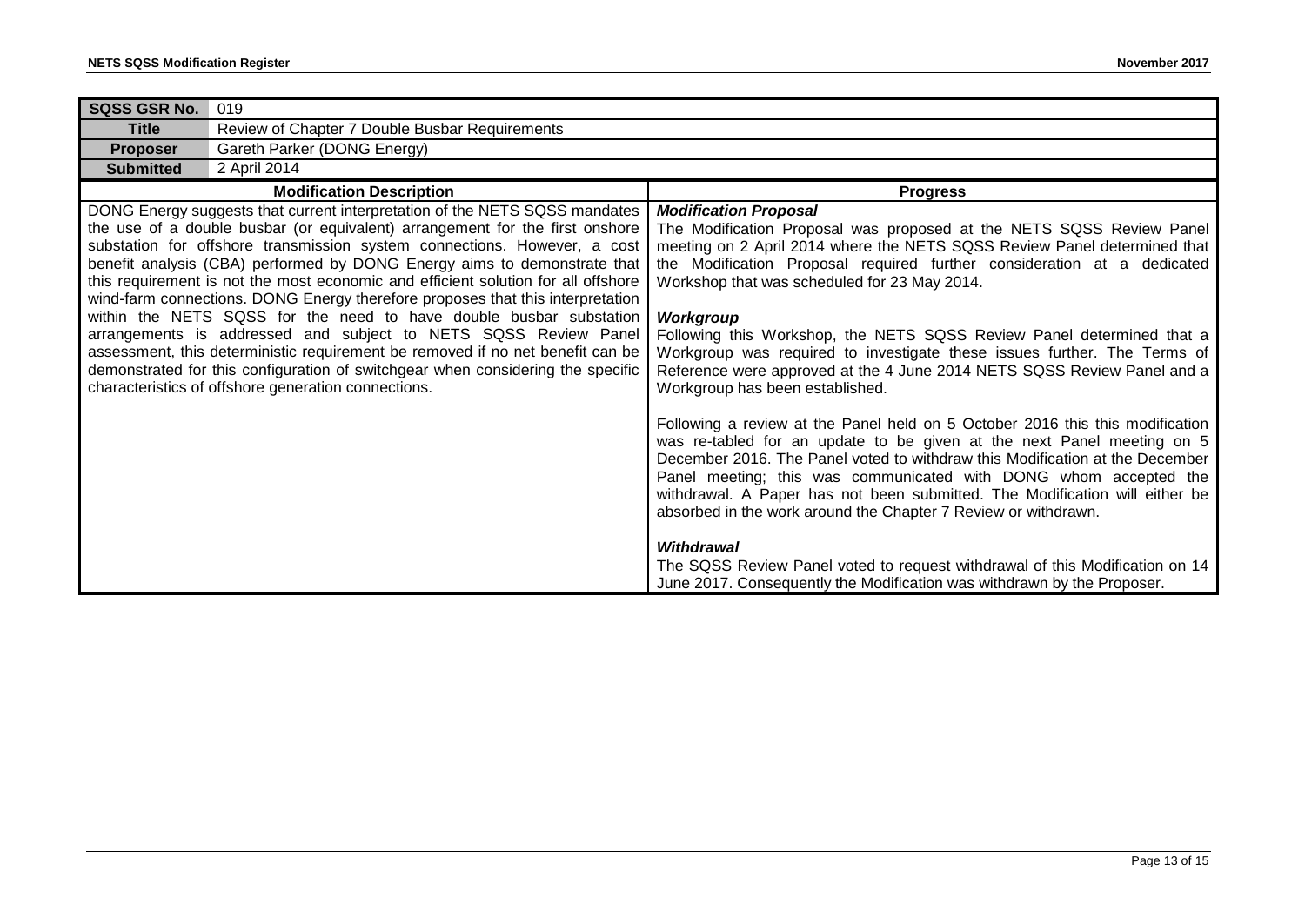| SQSS GSR No.                                                                                                                                                                                                                                                                                                                                                                                                                                                                                                                                                                                                                                                                                                           | 020                                                                                                           |                                                                                                                                                                                                                                                                                                                                                                                                                                                                                                                                                                                                     |
|------------------------------------------------------------------------------------------------------------------------------------------------------------------------------------------------------------------------------------------------------------------------------------------------------------------------------------------------------------------------------------------------------------------------------------------------------------------------------------------------------------------------------------------------------------------------------------------------------------------------------------------------------------------------------------------------------------------------|---------------------------------------------------------------------------------------------------------------|-----------------------------------------------------------------------------------------------------------------------------------------------------------------------------------------------------------------------------------------------------------------------------------------------------------------------------------------------------------------------------------------------------------------------------------------------------------------------------------------------------------------------------------------------------------------------------------------------------|
| <b>Title</b>                                                                                                                                                                                                                                                                                                                                                                                                                                                                                                                                                                                                                                                                                                           | Modification of Clause 7.8.1.1 to Allow Single Transformer Offshore Substations of Capacity Greater Than 90MW |                                                                                                                                                                                                                                                                                                                                                                                                                                                                                                                                                                                                     |
| <b>Proposer</b>                                                                                                                                                                                                                                                                                                                                                                                                                                                                                                                                                                                                                                                                                                        | <b>Nigel Platt (Siemens Power Transmission)</b>                                                               |                                                                                                                                                                                                                                                                                                                                                                                                                                                                                                                                                                                                     |
| 27 October 2014<br><b>Submitted</b>                                                                                                                                                                                                                                                                                                                                                                                                                                                                                                                                                                                                                                                                                    |                                                                                                               |                                                                                                                                                                                                                                                                                                                                                                                                                                                                                                                                                                                                     |
|                                                                                                                                                                                                                                                                                                                                                                                                                                                                                                                                                                                                                                                                                                                        | <b>Modification Description</b>                                                                               | <b>Progress</b>                                                                                                                                                                                                                                                                                                                                                                                                                                                                                                                                                                                     |
| Siemens, along with other manufacturers, are developing new systems to<br>provide lower cost export of offshore wind farm power to shore. A common<br>feature of these systems is the simplification of the offshore equipment and in<br>particular a reduction in the number of transformers on each offshore<br>installation. Siemens propose that current interpretation of the NETS SQSS<br>prevents the use of single transformer installations at power levels above 90MW<br>and that this is hampering the introduction of these lower cost solutions.<br>Siemens have therefore requested a review of the relevant sections of the NETS<br>SQSS to allow the compliant use of these new, lower cost solutions. |                                                                                                               | <b>Modification Proposal</b><br>The Modification Proposal was proposed at the NETS SQSS Review Panel<br>meeting on 3 December 2014 where the NETS SQSS Review Panel determined<br>that the Modification Proposal required further consideration and that a<br>Workgroup should be established.<br>Workgroup<br>The NETS SQSS Review Panel determined that a Workgroup was required to<br>investigate these issues. The Terms of Reference were approved at the 1 April<br>2015 NETS SQSS Review Panel and a Workgroup has been established. The<br>first Workgroup meeting was held on 5 June 2015. |
|                                                                                                                                                                                                                                                                                                                                                                                                                                                                                                                                                                                                                                                                                                                        |                                                                                                               | <b>Industry Consultation</b><br>GSR020 has not yet progressed to this stage.                                                                                                                                                                                                                                                                                                                                                                                                                                                                                                                        |
|                                                                                                                                                                                                                                                                                                                                                                                                                                                                                                                                                                                                                                                                                                                        |                                                                                                               | <b>Modification Report</b><br>The decision was taken at the 7 October 2015 NETS SQSS Review Panel that<br>an Open Letter and Guidance Note clarifying the relevant sections of the<br>standards shall formally replace any official submission to the Authority to<br>request a change to the NETS SQSS.                                                                                                                                                                                                                                                                                            |
|                                                                                                                                                                                                                                                                                                                                                                                                                                                                                                                                                                                                                                                                                                                        |                                                                                                               | <b>Authority Decision &amp; Implementation</b><br>The Open Letter and Guidance Note negates the need for a change to the NETS<br>SQSS and therefore no Authority decision is required. GSR020: Modification of<br>Clause 7.8.1.1 to Allow Single Transformer Offshore Substations of Capacity<br>Greater Than 90MW is therefore considered as concluded and closed and shall<br>be removed from the NETS SQSS Modification Register accordingly.                                                                                                                                                    |